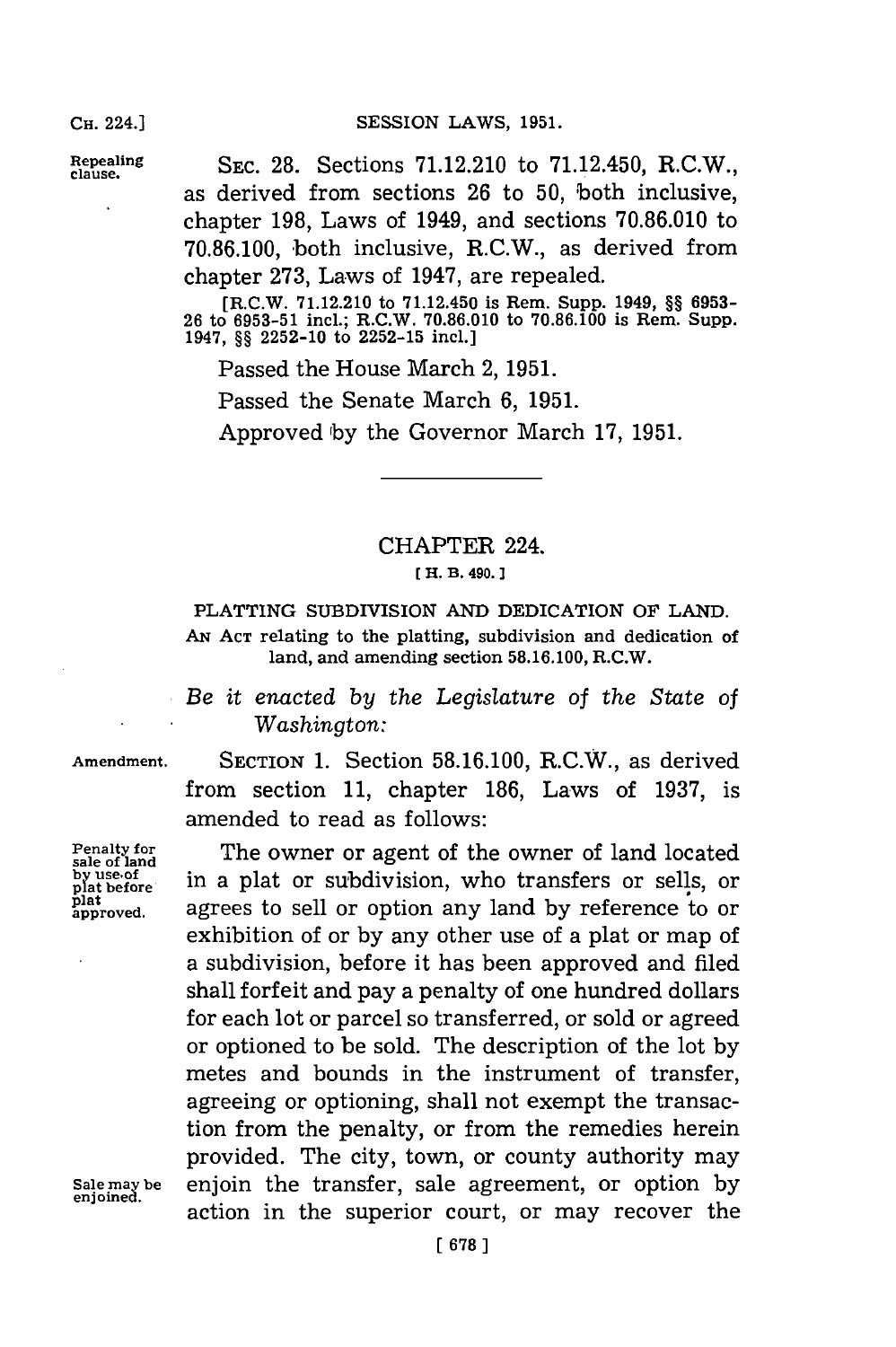penalty in a civil action: *Provided,* That such owner or his agent may without penalty file any contract of sale and/or deed transferring land when the contract contracts was entered into prior to the year 1945, and the **prior to 1945.** county auditor may accept the same for filing without penalty if such contract and/or deed are first submitted to the prosecuting attorney of the county concerned and such prosecutor finds that any noncompliance with the provisions of chapter **58.16,** R.C.W., was due to error or inadvertence and that such filing will not disturb the existing pattern of platting, subdivision or dedication as to the whole area of land concerned.

**[Am. Rem. Supp. § 9304-11.]**

(R.C.W. 58.16 is Rem. Supp. §§ 9304-1 to 9304-11 inc.

SEC. 2. It is the responsibility of the state to **State's**<br>vide a means for the identification and preserva- ity for provide a means for the identification and preserva- it for the integral of the preserving tion of survey points for the description of common **survey** points. land boundaries in the interest of the people of the state. There is an immediate necessity for the adoption of a system of permanent reference as to 'boundary monuments. There is now no recognized agency for the establishment of survey points for the definition of land boundaries and a need for such an agency to coordinate and publish dependable surveys now in existence where the record has been obscured.

**SEC. 3.** The engineering department of the de- **Official** partment of public lands is hereby designated as the official agency for surveys and maps. The commissioner of public lands shall appoint an advisory board **Advisory** of five members, the majority of whom shall be registered professional engineers or land surveyors, who shall serve at the pleasure of the commissioner. Members of the board shall serve without salary but are to receive actual expenses not to exceed fifteen **Expenses**. dollars *per diem* while actively engaged in the discharge of their duties.

**[CH.** 224.

**agency for** maps<br>designated.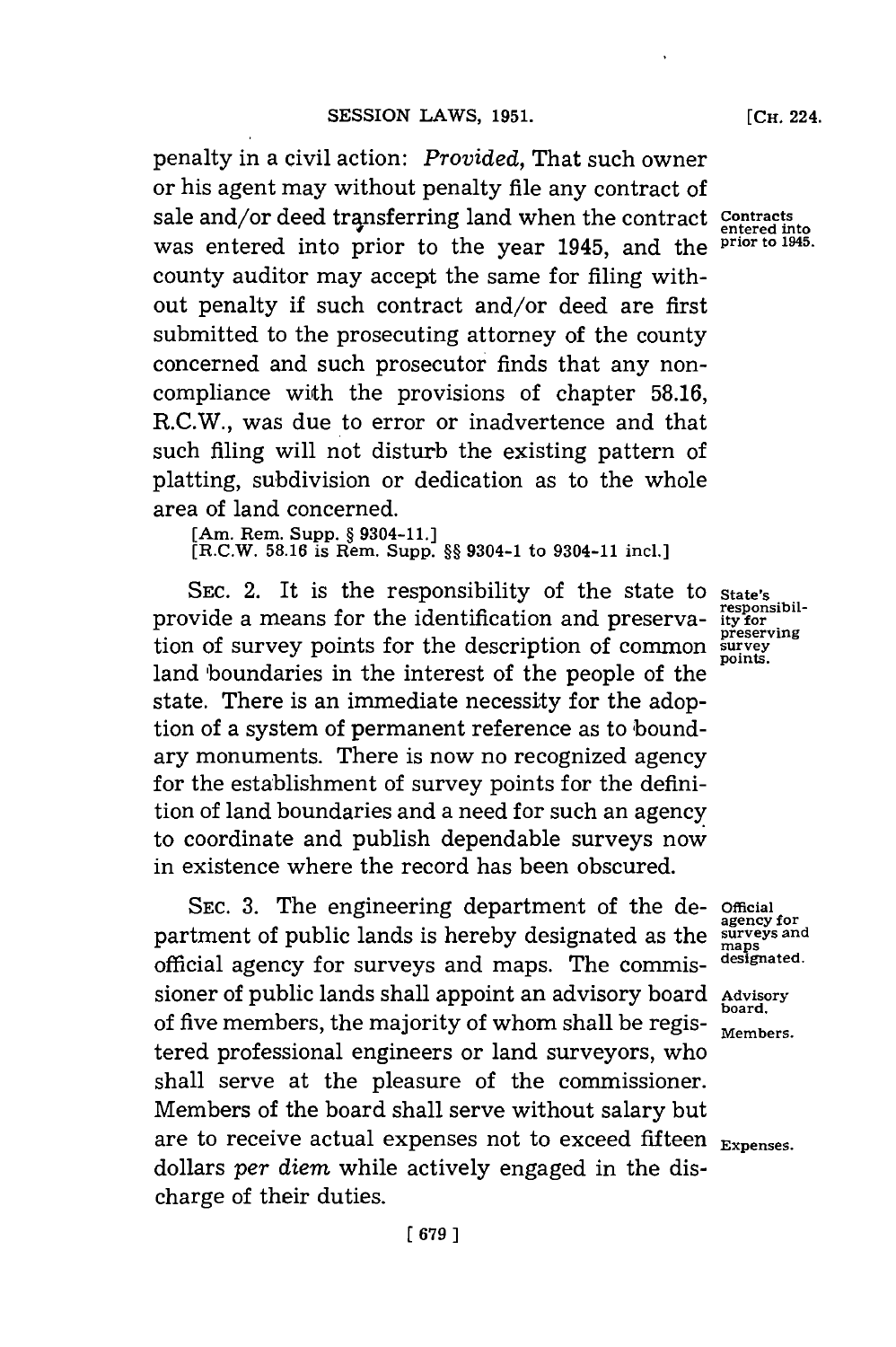**SESSION LAWS, 1951.** 

**SEC.** 4. The commissioner of public lands and his engineering department and the advisory board are authorized to cooperate and advise with various departments and subdivisions of the state, counties, Powers <sub>and duties of municipalities and registered engineers or land sur-</sub> **agency.** veyors of the state for the following purposes:

> **(1)** The recovery of section corners or other land boundary marks;

> (2) The monumentation of accepted section corners, and other boundary and reference marks; said monumentation shall be adequately connected to adjusted United States coast and geodetic survey triangulation stations and the coordinates of the monuments computed to conform with the Washington coordinate system in accordance with the provisions of chapter **58.20,** R.C.W., as derived from chapter **168,** Laws of 1945;

> **(3)** For facilitation and encouragement of the use of the Washington state coordinate system; and

> (4) For promotion of the use of the level net as established **by** the United States coast and geodetic survey.

> **[R.C.W. 58.20 is Rem. Supp. 1945, §§ 10726-a to 10726incl.]**

**Qualifica- SEC. 5. All** employees who are in responsible **tions of employees,** charge of work under the provisions of this act, shall be licensed professional engineers or land surveyors.

**Other agency SEC. 6.** The agency is further authorized to: **powers.**

**Establish** (1) Set up standards of accuracy and methods standards of procedure;

Publish maps **(2)** Compile and publish maps and records from and maintain **publish as a surveys** performed under the provisions of this act, and to maintain suitable indexes of surveys to prevent duplication of effort and to cooperate with all agencies of local, state, and federal government to this end;

**Maintain** (3) Compile and maintain records of all surveys **surveys,** performed under the provisions of this act, and as-